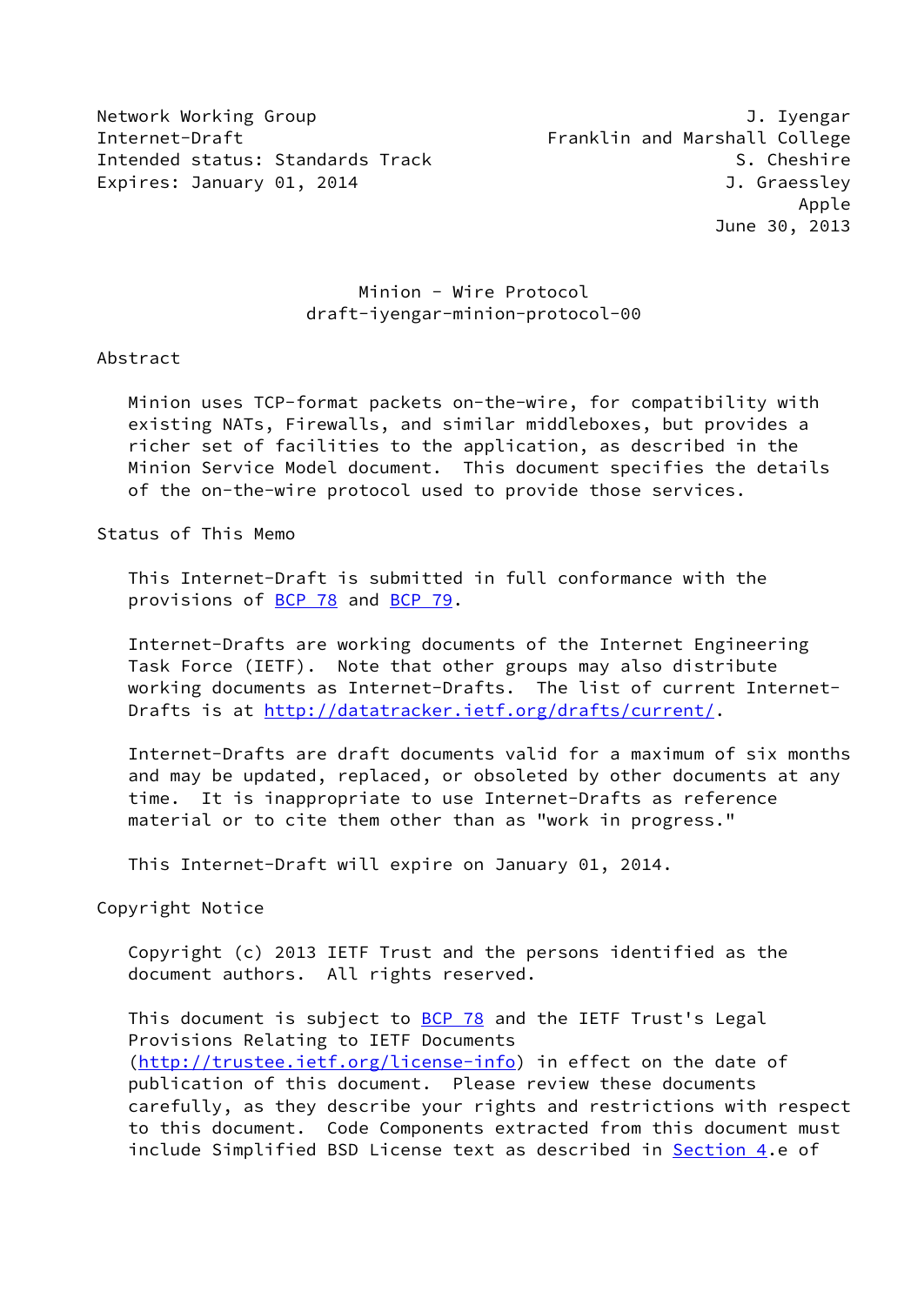Iyengar, et al. Expires January 01, 2014 [Page 1]

Internet-Draft Minion Wire Protocol June 2013

 the Trust Legal Provisions and are provided without warranty as described in the Simplified BSD License.

<span id="page-1-0"></span>[1](#page-1-0). Conventions and Terminology Used in this Document

 The key words "MUST", "MUST NOT", "REQUIRED", "SHALL", "SHALL NOT", "SHOULD", "SHOULD NOT", "RECOMMENDED", "NOT RECOMMENDED", "MAY", and "OPTIONAL" in this document are to be interpreted as described in "Key words for use in RFCs to Indicate Requirement Levels" [[RFC2119\]](https://datatracker.ietf.org/doc/pdf/rfc2119).

 This document uses terminology like "kernel" and "user-level", as those terms pertain to many of today's Unix-like operating systems. Equivalent concepts apply to software that is built using a different architectural model than may not include such an obvious kernel/user split.

<span id="page-1-1"></span>[2](#page-1-1). Introduction

 Minion uses TCP-format packets on-the-wire, to provide full compatibility with existing NATs, Firewalls, and similar middleboxes, but provides a richer set of facilities to the application, described in the Minion Service Model and Conceptual API document [\[minserv](#page-13-0)]. This document specifies the details of the on-the-wire protocol used to provide those services. Before reading this protocol specification document, familiarity with the Minion Service Model [\[minserv](#page-13-0)] is strongly recommended. That information is not repeated here.

 Minion runs over a standard TCP connection. Therefore, IP addresses and TCP ports are used just as they are with TCP [\[RFC0793](https://datatracker.ietf.org/doc/pdf/rfc0793)].

 Minion is also designed to be able to use a modified TCP connection which supports out-of-order delivery, giving better low-latency performance on lossy networks, for use by the kinds of application that today would use UDP [\[RFC0768](https://datatracker.ietf.org/doc/pdf/rfc0768)] to achieve low-latency delivery. The goal of providing low-latency delivery -- and consequently the need to be able to handle a data stream that may have gaps -- is reflected in various aspects of the Minion protocol design, such as the use of DTLS instead of TLS, and the use of Consistent Overhead Byte Stuffing [[COBS\]](#page-12-0) for reliably extracting messages from an incomplete data stream. Minion is able to take advantage of out-of order delivery where the network stack offers that, but Minion does not require it. Minion still works correctly when the performance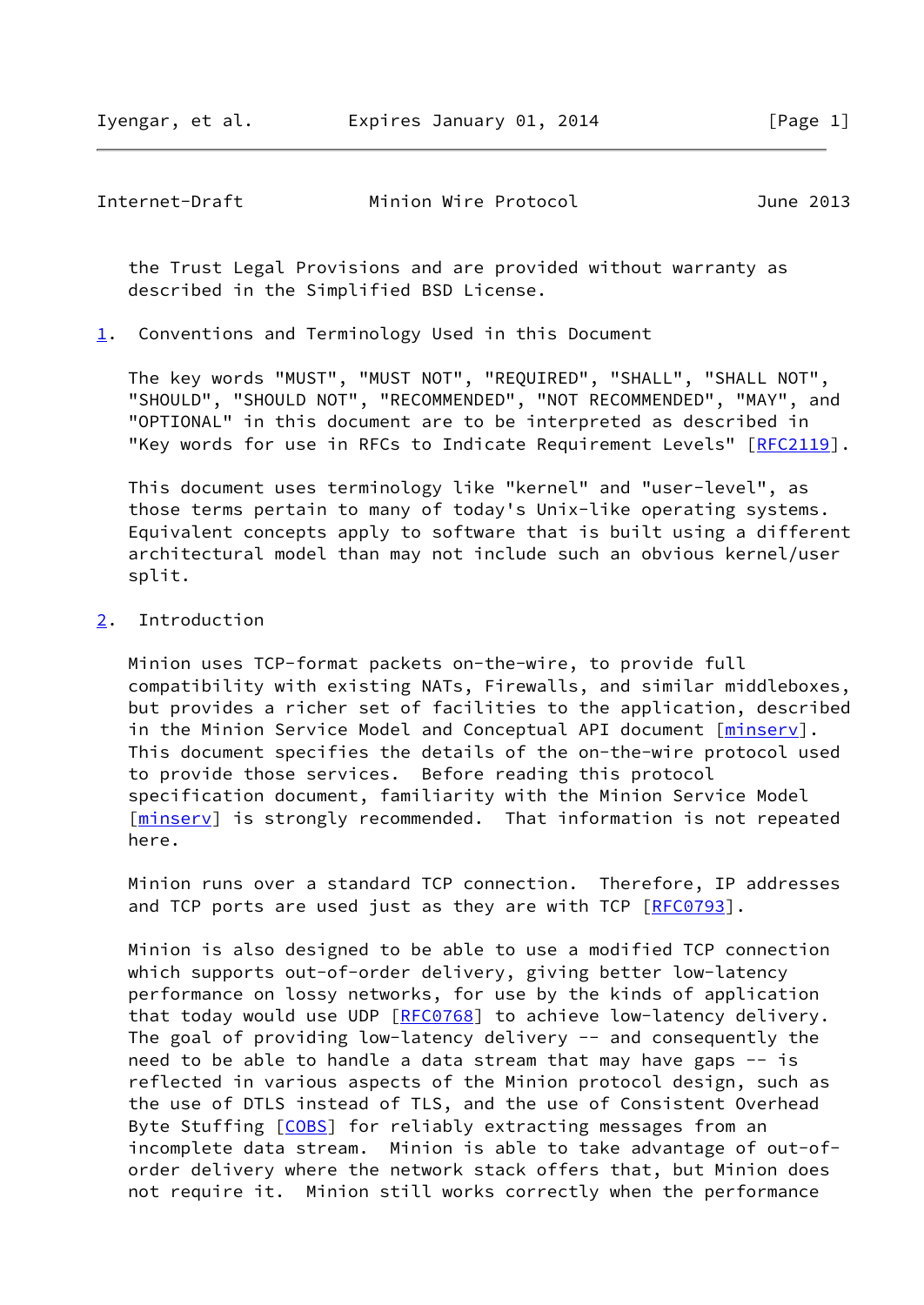benefits of out-of-order delivery are not available.

 Minion supports messages of arbitrary size. Large messages are broken into chunks a little under 16 kilobytes each (the DTLS maximum record size, minus a few bytes for Minion header). At the receiving

| Iyengar, et al. | Expires January 01, 2014 | [Page 2] |
|-----------------|--------------------------|----------|
|-----------------|--------------------------|----------|

| Internet-Draft | Minion Wire Protocol | June 2013 |
|----------------|----------------------|-----------|
|----------------|----------------------|-----------|

 end the Minion chunks are reassembled into Minion messages and delivered to the client application. Small messages are sent in a single Minion chunk.

 Normally messages are sent by the client as a single atomic unit, and delivered to the receiving client as a single atomic unit. For messages too large to fit conveniently in memory, the message may be built incrementally by the sender, and delivered to the receiving client incrementally, a chunk at a time.

 When a Minion message is complete, or has at least one maximum Minion chunk size of data accumulated, then if it is eligible to be sent according to the message ordering facilities offered by the Minion Service Model [[minserv](#page-13-0)] (Sender Ordering, Receiver Ordering, and Chaining) a Minion chunk is generated.

 Each Minion chunk contains a Minion chunk header followed by the client's message data, as described in [Section 3](#page-3-0) "Minion Chunk Format".

Each Minion chunk is encrypted using DTLS [[RFC6347](https://datatracker.ietf.org/doc/pdf/rfc6347)].

 Each encrypted DTLS payload is then framed using RECOBS, as described in [Section 4](#page-7-0) "Recursively Embeddable COBS", so that it begins with a 00 byte and ends with an FF byte.

The framed, encrypted chunk is then enqueued for transmission.

 If the kernel networking code supports multiple priorities, then the framed, encrypted chunk is placed in the transmission queue for the stated priority level. Any time the TCP congestion window and/or receive window rules allow more data to be sent, data is drawn from the highest-priority non-empty transmit buffer, assigned the next block of unused TCP sequence numbers, formed into a TCP segment, and transmitted on the wire. This just-in-time TCP sequencing mechanism has the effect of causing higher-priority data to be inserted right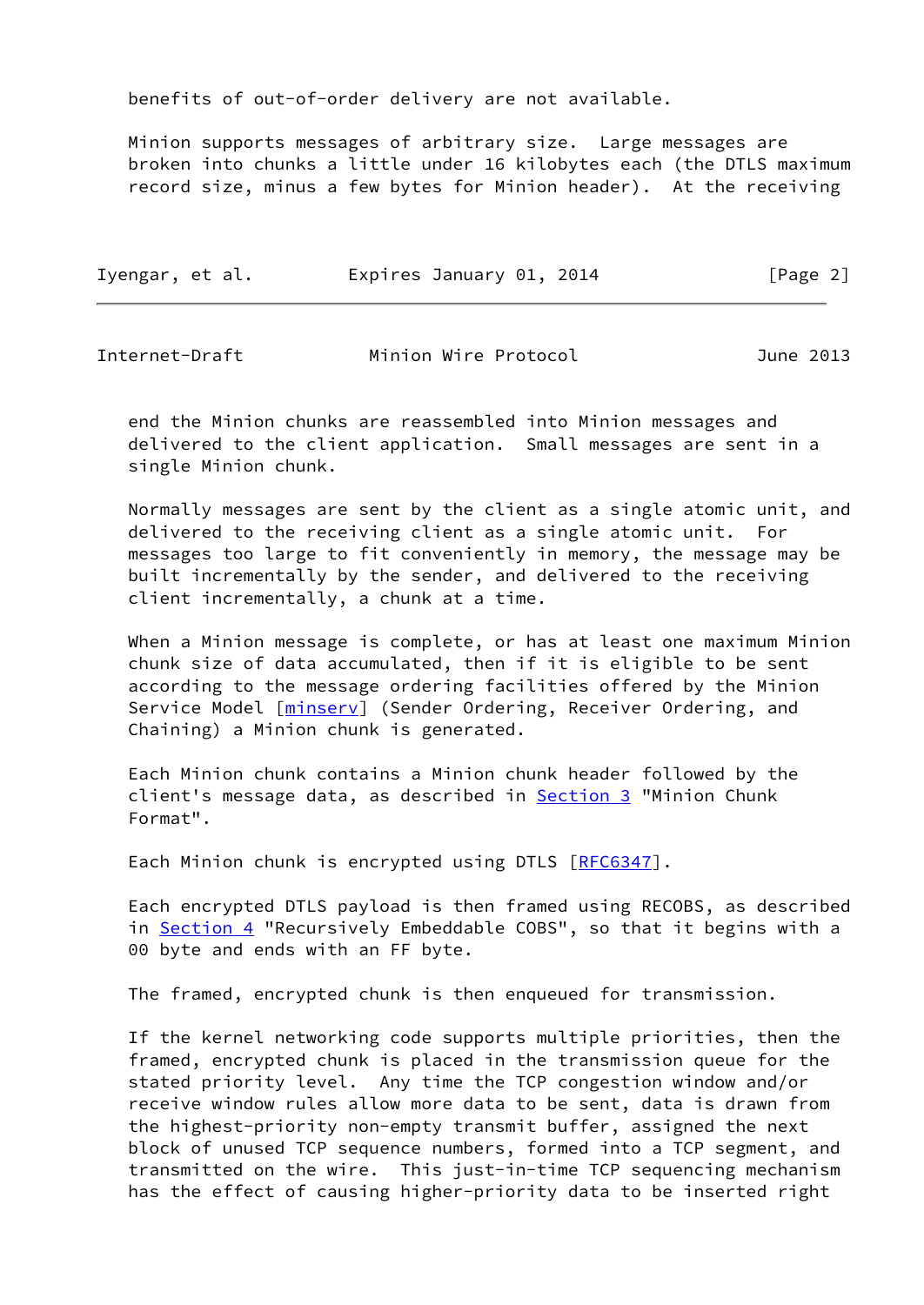at the front of the conceptual combined transmit buffer, at the earliest possible byte boundary, unconstrained by message or chunk boundaries in the lower-priority messages. This is possible because the RECOBS framing is robust to pre-emption at any arbitrary byte boundary.

 Note that, when priorities are supported, chunks above the lowest priority MUST be delivered to the kernel in such a way that they are sent completely before the kernel resumes sending the lower-priority traffic. The RECOBS framing supports interrupting a lower priority stream with a higher-priority chunk, but not alternating back and forth between two priority levels. Once a higher-priority chunk

| Iyengar, et al. | Expires January 01, 2014 | [Page 3] |
|-----------------|--------------------------|----------|
|-----------------|--------------------------|----------|

Internet-Draft Minion Wire Protocol June 2013

 interrupts lower-priority traffic, the higher-priority chunk must be completed before the lower-priority traffic resumes. Typically this is easily achieved by delivering the chunk to the kernel atomically in a single write call.

### <span id="page-3-0"></span>[3](#page-3-0). Minion Chunk Format

 A Minion Chunk begins with an eight-byte header, followed by the client's message data:

0 1 2 3 0 1 2 3 4 5 6 7 8 9 0 1 2 3 4 5 6 7 8 9 0 1 2 3 4 5 6 7 8 9 0 1 +-+-+-+-+-+-+-+-+-+-+-+-+-+-+-+-+-+-+-+-+-+-+-+-+-+-+-+-+-+-+-+-+ |C| Code |Pri| This Minion Chunk ID | +-+-+-+-+-+-+-+-+-+-+-+-+-+-+-+-+-+-+-+-+-+-+-+-+-+-+-+-+-+-+-+-+ | Reserved | RCP| Referenced Minion Chunk ID +-+-+-+-+-+-+-+-+-+-+-+-+-+-+-+-+-+-+-+-+-+-+-+-+-+-+-+-+-+-+-+-+ : : : Minion Chunk Data : : : +-+-+-+-+-+-+-+-+-+-+-+-+-+-+-+-+-+-+-+-+-+-+-+-+-+-+-+-+-+-+-+-+

### Figure 1: Minion Chunk Format

 If the Complete ('C') bit is zero, this message is incomplete; the receiver should expect to receive additional continuation chunks for this message. If the Complete bit is one, this message is complete; there will be no subsequent continuation chunks for this message.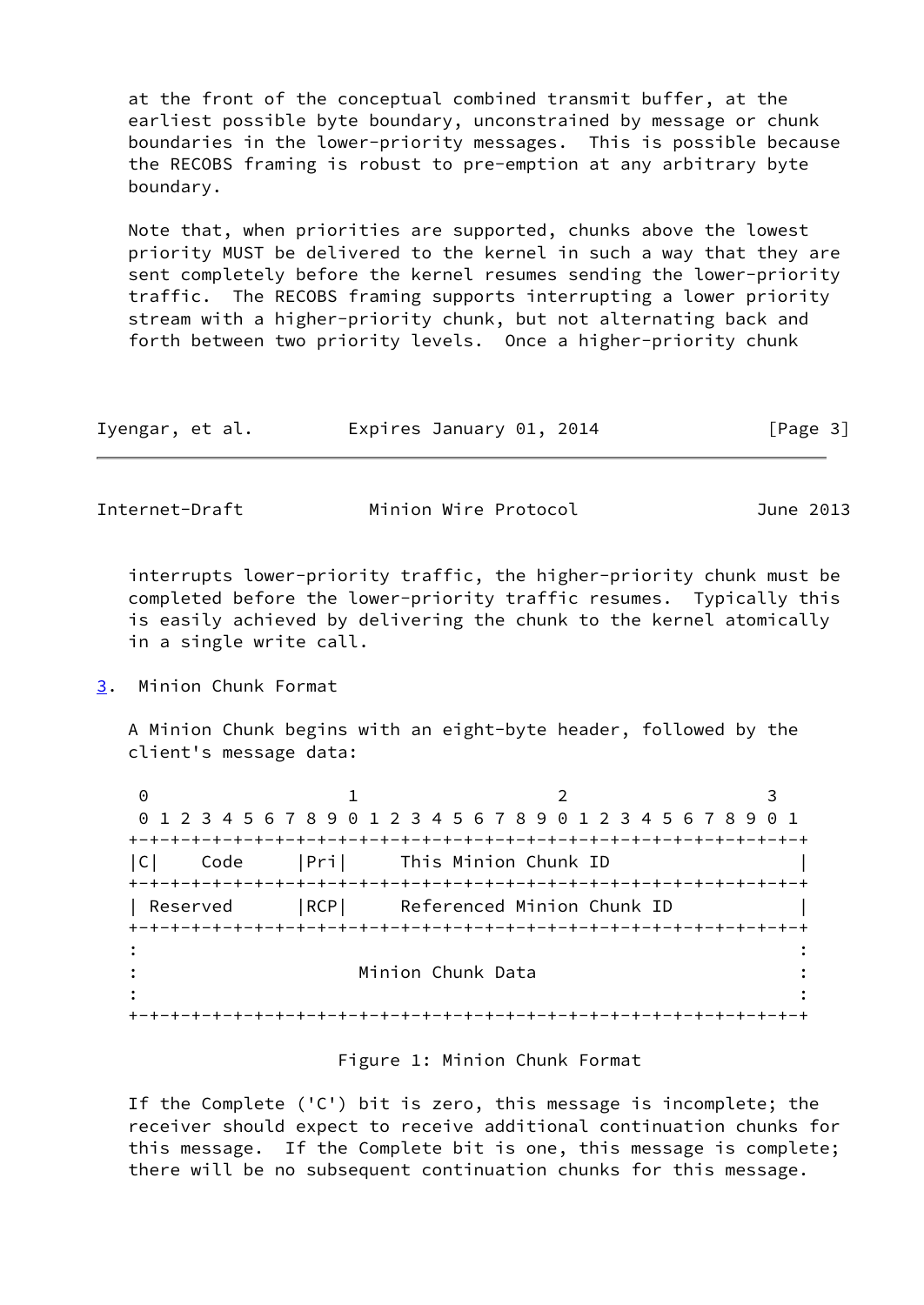The seven-bit chunk code identifies what type of chunk this is, as described below.

 The two-bit priority field indicates the priority level for this message, with 0 being the highest priority and 3 being the default (lowest-level) priority.

 Every Minion chunk has a Chunk ID. This is a 22-bit value assigned from a monotonically increasing 22-bit cyclic counter. This means that Chunk IDs are reused every 2^22 chunks. At any given moment in time though, only a small portion of the 22-bit ID space is actively in use, so Chunk IDs are not ambiguous. Each of the four priority levels has its own 22-bit Chunk ID space, i.e., Priority 1 Chunk 7 and Priority 2 Chunk 7 are different chunks. Also, the Chunk ID spaces in opposite directions on a connection are separate. Each sender is responsible for selecting the Chunk IDs for the chunks it sends.

| Iyengar, et al.<br>Expires January 01, 2014 | [Page 4] |
|---------------------------------------------|----------|
|---------------------------------------------|----------|

Internet-Draft Minion Wire Protocol June 2013

 In some cases it is useful to refer to messages by ID, and the terms "Message ID" and "Chunk ID" are sometimes used interchangeably. For a message that is sent using a single chunk, the Message ID is the same as the Chunk ID. For a message that is sent using multiple chunks, the Message ID is the Chunk ID of the \*final\* chunk of the message. One implication of this is that a message's ID is undefined until the message is complete.

 Because Chunk IDs are eventually reused, issues of ID lifetime must be carefully considered in the Minion protocol design. For example, since a remote peer could, in principle, wait an arbitrary long length of time before replying to a message, the Message ID of a request that is awaiting a response MUST NOT be reused until the response has been received, and the client has disposed of the request message. Otherwise, a reply could be ambiguous, if there were two outstanding request messages both using the same Message ID at the same time. Likewise, the last Chunk ID of an incomplete message MUST NOT be reused until some subsequent chunk has been added to that message, referencing the previous Chunk ID.

 The Reserved field MUST be set to zero on transmission, and MUST be ignored on reception.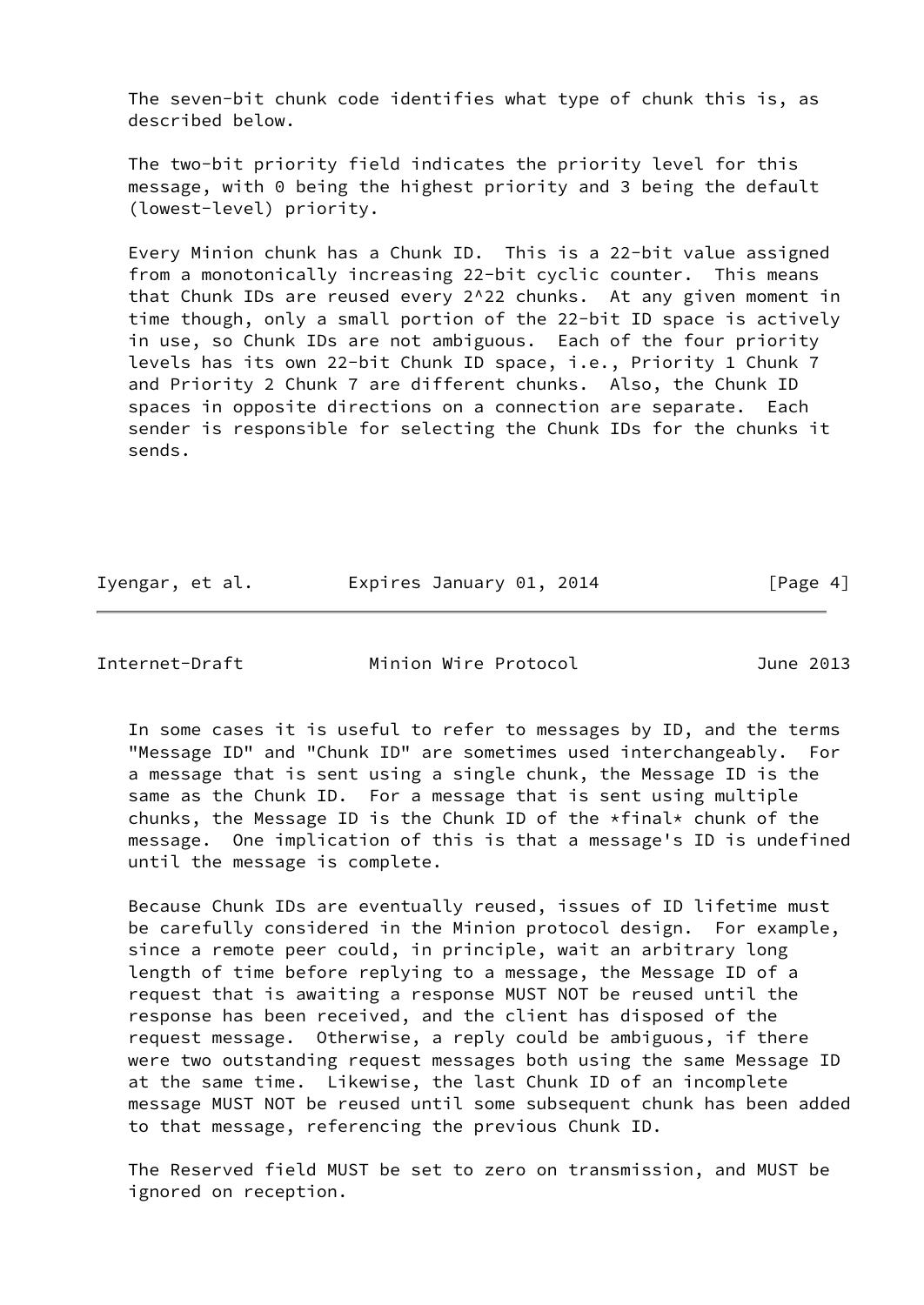For chunk types that need to refer to some other chunk, the Referenced Minion Chunk Priority (RCP) and Referenced Minion Chunk ID fields identify the referenced chunk. Note that some chunk types refer to chunks going in the same direction (e.g. a continuation chunk) and some chunk types refer to chunks going in the reverse direction (e.g. a reply chunk). For chunk types that do not to refer to any other chunk, these two fields MUST be set to zero on transmission, and MUST be ignored on reception.

The Minion Chunk payload data follows the Minion Chunk Header.

 There is no explicit length field in the Minion Chunk Header, because the chunk length is determined implicitly in the RECOBS decoding step.

<span id="page-5-0"></span>[3.1](#page-5-0). Minion Chunk Codes

 The seven-bit chunk code identifies what kind of chunk this is. 128 chunk codes are available. The following eight chunk codes are currently defined:

| Iyengar, et al. | Expires January 01, 2014 | [Page 5] |
|-----------------|--------------------------|----------|
|                 |                          |          |

Internet-Draft Minion Wire Protocol June 2013

- 00 Continuation. This is a continuation of a previously incomplete message. The Referenced Minion Chunk ID identifies what previous chunk this is adding to. (If the Complete bit is one then this chunk is the final chunk and completes the message; no further chunks for this message will be arriving.)
- 01 Cancellation. This is a cancellation of a previously incomplete message. The Referenced Minion Chunk ID identifies what previous chunk this is cancelling. In this case Complete bit is unused; the Complete bit MUST be set to zero on transmission, and MUST be ignored on reception.
- 02 Unordered Message. This chunk begins a new unordered message. The Referenced Minion Chunk ID is unused, and MUST be set to zero on transmission, and MUST be ignored on reception.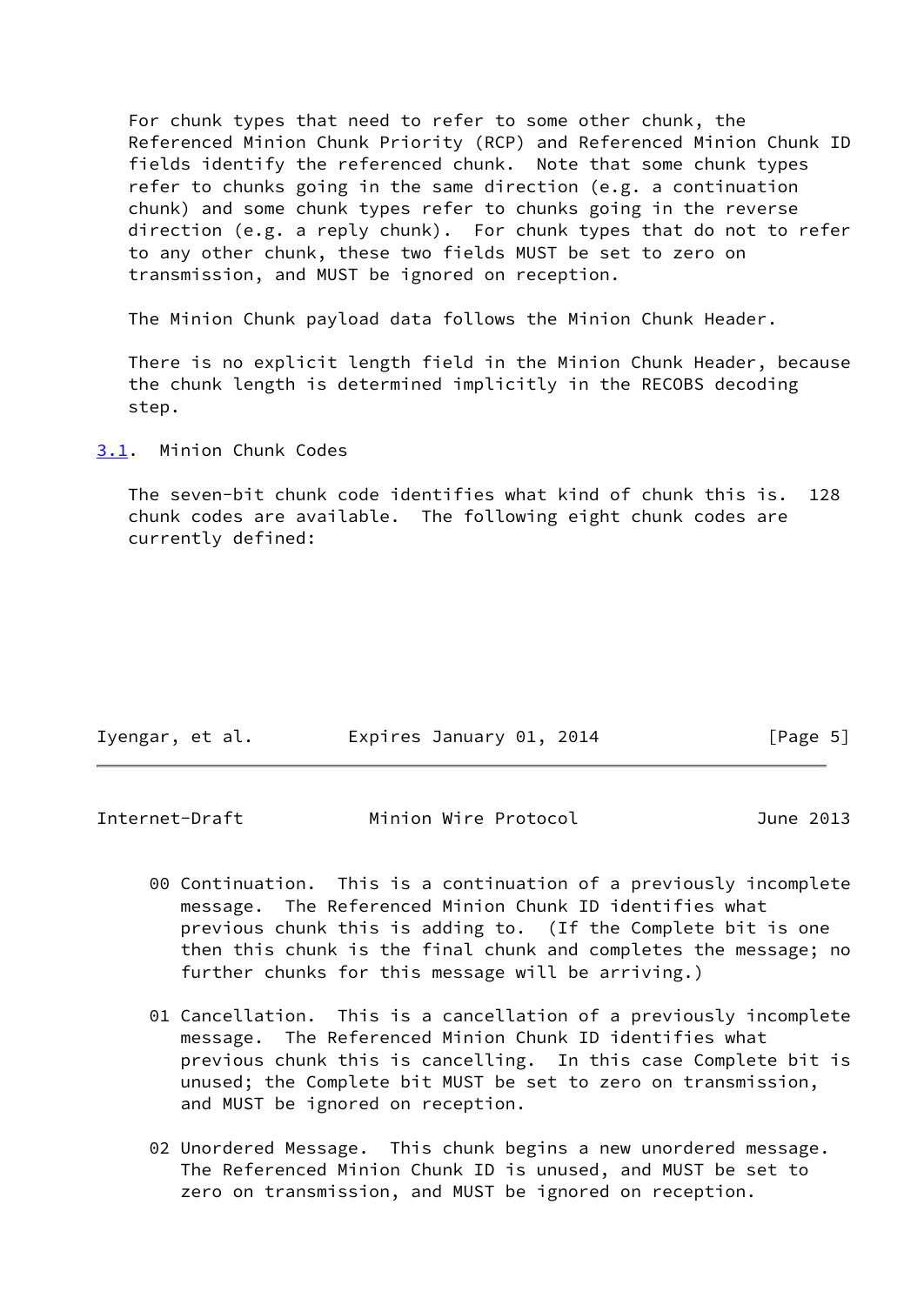- 03 Ordered Message. This chunk begins a new ordered message. This message is subject to Receiver Ordering; it MUST NOT be delivered to the receiving client until the message indicated by the Referenced Minion Chunk ID field has been delivered.
- 04 Chained Message. This chunk begins a new message that chains on after a preceding message. The Referenced Minion Chunk ID identifies the preceding message. This message MUST NOT be delivered to the receiving client until the previous message of the chain as been delivered to the receiving client, and this message MUST be delivered to the receiving client in a manner that indicates to the client that it is related to the previous message.
- 05 Reply/Acknowledge. This chunk begins a new message which is an explicit reply to a previously received message. The Referenced Minion Chunk ID identifies the received message to which this is a reply. A reply may be empty, in which case it serves as a simple acknowledgement that the request was received and accepted, or it may contain data. It is anticipated that future Minion protocol development will create additional Minion chunk codes to negotiate future protocol features. For these capability negotiation messages, an empty reply referencing the request serves as an acknowledgement that the requested protocol feature is supported.
- 06 Reject. A Minion Reject code indicates that the referenced received message had an error or was not accepted for some other reason. A Reject Message may be empty, or may contain data giving information concerning the reason for the rejection. It is possible to reject an incomplete message that is still arriving, by sending a Reject referencing the most recent Chunk

| Iyengar, et al. | Expires January 01, 2014 |  | [Page 6] |  |
|-----------------|--------------------------|--|----------|--|
|                 |                          |  |          |  |

Internet-Draft Minion Wire Protocol June 2013

 ID for that partial message. The sender will respond by sending a Cancellation for that message, confirming that no further chunks will be sent. When used for Minion protocol capability negotiation, a Reject message referencing the request indicates that the requested protocol feature is not supported.

 07 End Minion. It is anticipated that there will be existing application protocols that initially add Minion as an optional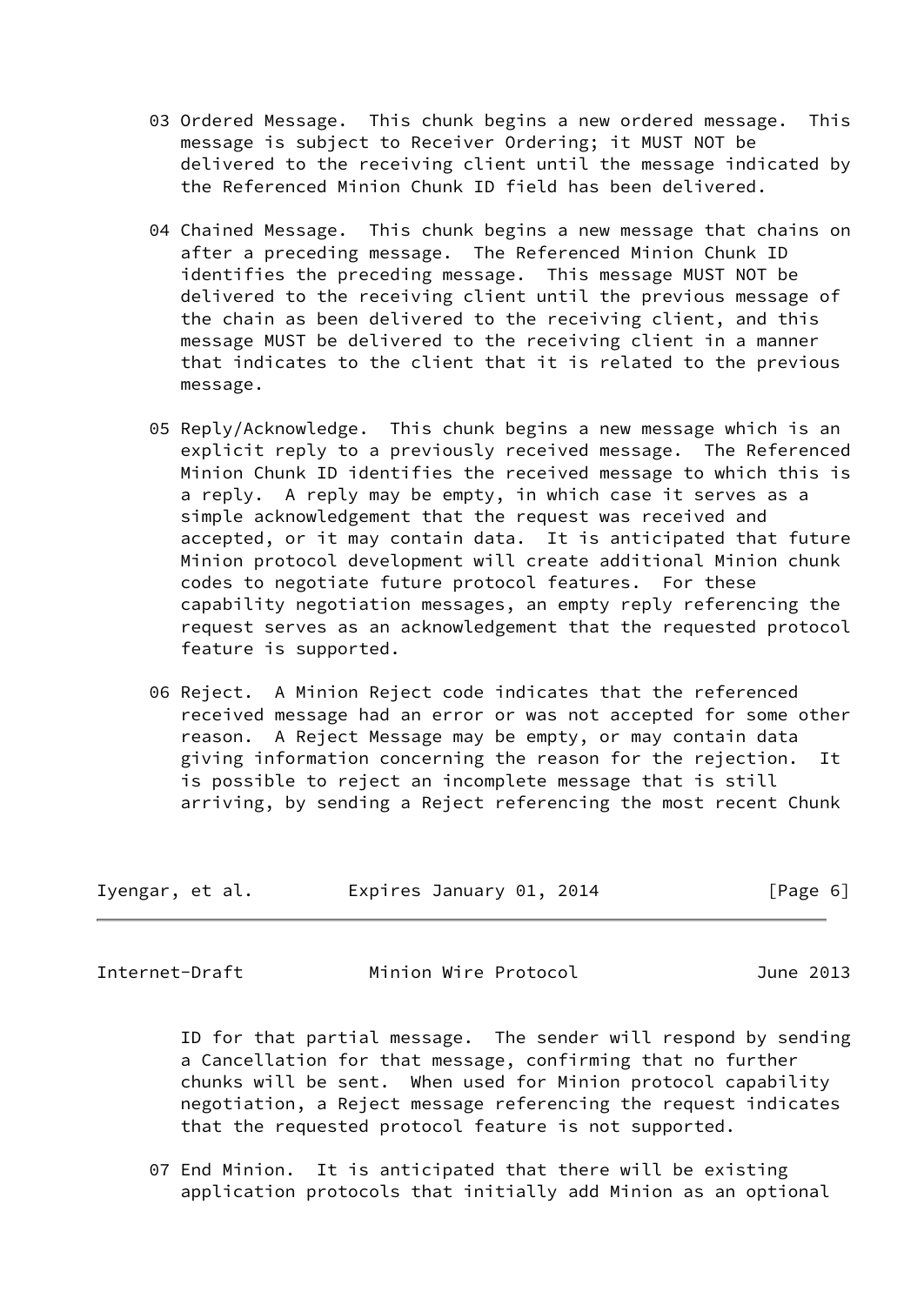feature, which they use only when the remote peer indicates it also has Minion support, and otherwise they will communicate using the existing protocol without the Minion features. Such application protocols typically will first connect using their existing protocol, and then negotiate an "upgrade" to Minion framing. For symmetry, it would be good if such an "upgrade" were not an irreversible one-way path. We would like to offer the ability for applications to connect over raw TCP, switch to Minion for some message exchanges, and then drop back to raw TCP for some subsequent communication. For this reason the Minion chunk code 8 exists, which signals, "This is the final Minion format message you will receive in this particular Minion session; after this you're on your own."

<span id="page-7-0"></span>[4](#page-7-0). Recursively Embeddable COBS

 Consistent Overhead Byte Stuffing [[COBS\]](#page-12-0) allows complete messages to be reliably located within an incomplete data stream that may contain gaps.

 COBS works by transforming the payload data to eliminate all occurrences of zero bytes. This is like PPP byte stuffing, but more efficient; COBS has a worst-case data size overhead below 0.5%. Having created a zero-free payload, the payloads can then be concatenated into a single byte stream, separated by single zero bytes, and the zero bytes unambiguously mark the boundaries between payloads, because we know the payloads themselves no longer contain any zero bytes. At the receiving end the transformation is reversed to recreate the original payload data.

The transformation process  $[COBS]$  $[COBS]$  is, in effect, a simple run length encoding. An extremely simplified summary of the original 1997 COBS encoding is as follows:

 o If the payload begins with three nonzero bytes followed by a zero, then the output is the byte value 4 (the run length) followed by the three nonzero bytes, and the subsequent zero is skipped.

Iyengar, et al. **Expires January 01, 2014** [Page 7]

Internet-Draft Minion Wire Protocol June 2013

o If that is followed by fifty nonzero bytes followed by a zero,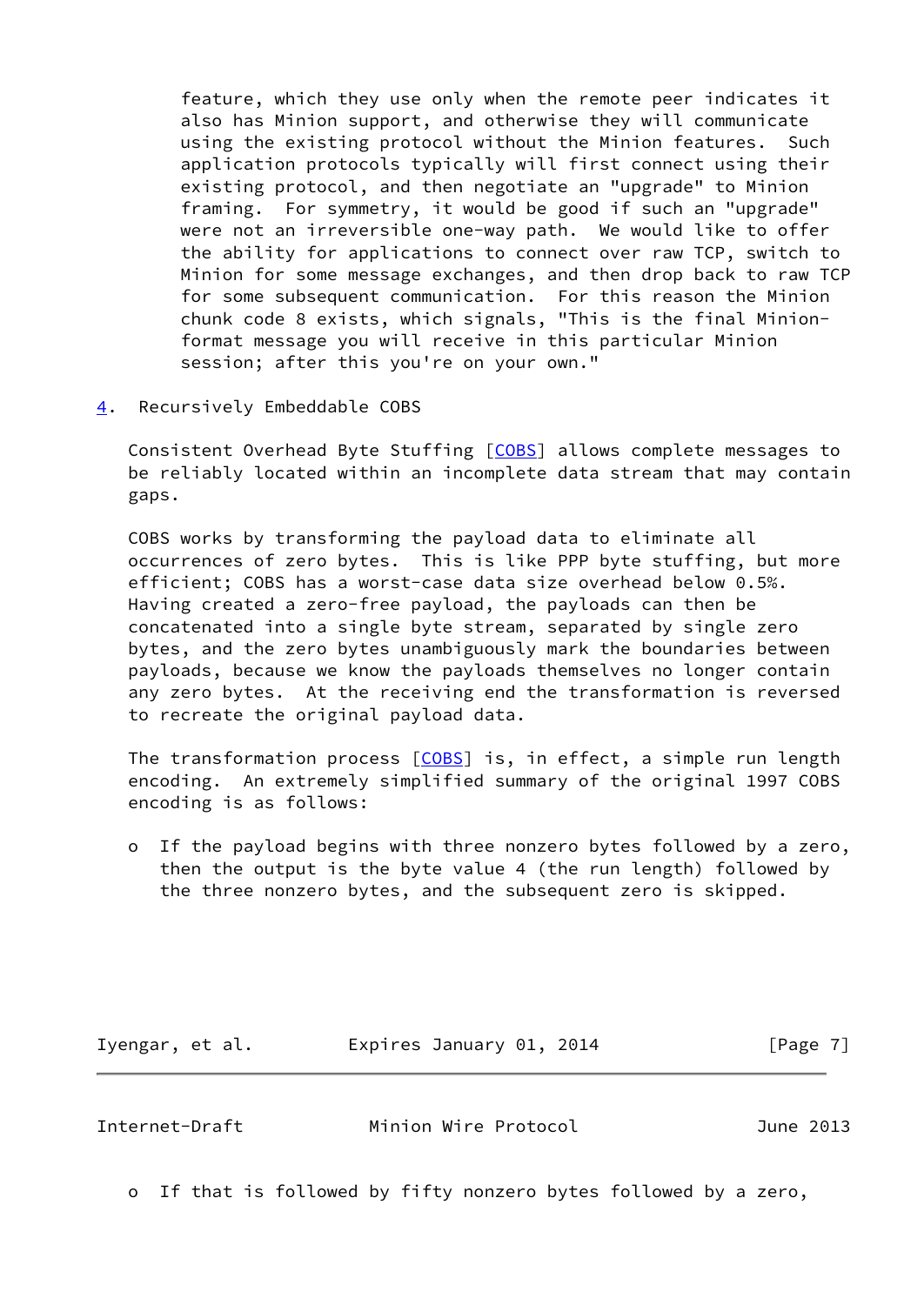then the output is the byte value 51 (the run length) followed by the fifty nonzero bytes, and the subsequent zero is skipped.

 o This process is repeated until the entire payload has been replaced by its zero-free equivalent.

 Recursively Embeddable COBS (RECOBS) is a derivative of the original 1997 COBS encoding. RECOBS code bytes have the following meanings:

 00 New payload begins 01 Represents a single zero byte 02 Two bytes: a single nonzero byte, followed by a single zero byte 03 Three bytes: two nonzero bytes, followed by a single zero byte n Represents n bytes: n-1 nonzero bytes, followed by a zero byte FD 253 bytes: 252 nonzero bytes, followed by a single zero byte FE 253 bytes: 253 nonzero bytes, with \*no\* following zero byte FF Payload ends

 This has the effect that, after encoding, every payload has unambiguous bookends; every payload begins with a single 00, and ends with a single FF. Using this encoding, recursive embedding becomes possible. At \*any\* point in the encoded byte stream it is now possible to interrupt the byte stream, insert a new RECOBS-encoded payload, and then resume the previous byte stream.

 At the receiving end, the decoder is part-way through decoding a payload when the interruption occurs. The decoder sees a 00, which is not legal in RECOBS-encoded data, so the decoder knows a new payload is beginning. Because the decoder has not yet seen the FF end-marker for the previous payload, it knows that payload is incomplete, so it saves its decoding state for later resumption. The decoder then proceeds to decode the embedded payload. When the decoder sees the FF end-marker for the embedded payload, it delivers that fully decoded payload to the waiting client, and then resumes its decoding of the previously interrupted payload.

 In principle this recursive embedding could be nested arbitrarily deeply, limited only by the amount of storage the decoder has available for partially-received payloads and their associated decoding state.

 In practice, Minion limits RECOBS embedding to four levels (the base level plus three levels of nested interruption) to establish a defined upper bound on the amount of storage required by a decoder.

<span id="page-8-0"></span>[5](#page-8-0). Flow Control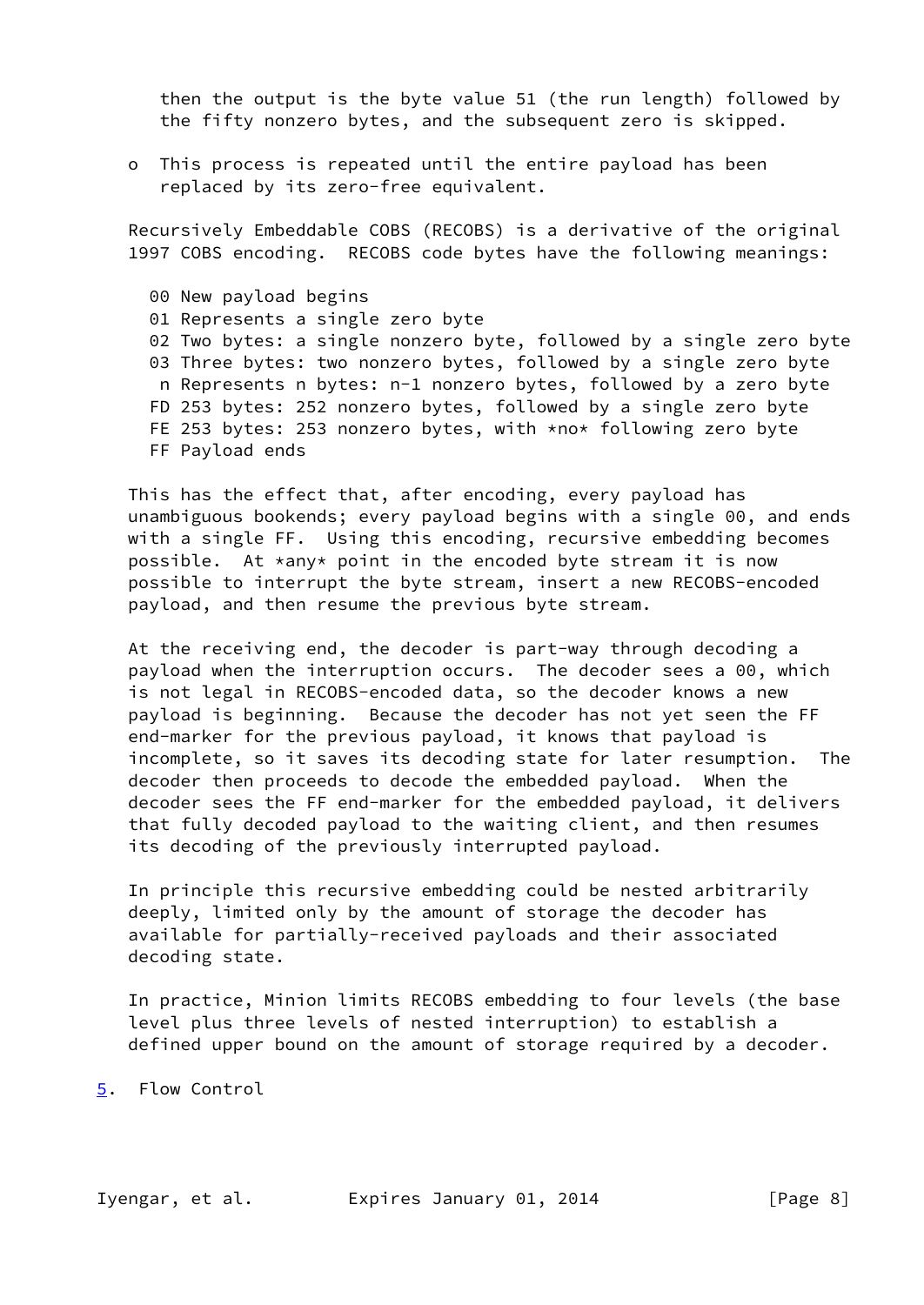Internet-Draft Minion Wire Protocol June 2013

TCP [\[RFC0793](https://datatracker.ietf.org/doc/pdf/rfc0793)] implements flow control in the form of the advertised receive window. This is to prevent a faster sender from overwhelming a slower receiver. Minion requires similar protection to prevent a slower receiver running out of memory trying to buffer messages arriving faster than it can handle them.

 For a pure user-level library implementation of Minion, this is achieved by having the library set an upper bound on the amount of memory it will use for storing received messages that have not yet been handled by the client. Once this limit is met, the library ceases reading TCP data from the kernel, which causes the TCP receive window to fill up, which causes the sender to stop sending. Once the client consumes some messages, the library then reads more data from the kernel, the TCP receive window opens up, and the sender is permitted to send more data.

 However, this means that there is some duplication of buffering - the TCP receive window in the kernel and additional buffering in the user-level library. For this reason a kernel extension is proposed where a client (the Minion library in this case) can read data from the connection \*without\* raising the TCP receive window. In a sense it is reading the data "secretly", without admitting to the sender at the other end that it has been read. Those bytes, even though read into user space, are still counted against the TCP receive window. Later, after the client application has actually consumed the message, another kernel call is made to acknowledge consumption of those bytes, and the TCP receive window is raised.

 This mechanism integrates message-level flow control with TCP's byte level flow control, rather than having two independent flow control mechanisms happening concurrently at different levels, in ways that might interact badly with each other.

 Note that the Minion protocol design will have to consider possible deadlock situations. For example, suppose one Minion host is refusing to consume any more Minion Chunks because it wishes to send a Reject message for them, but it cannot, because the peer's receive window is closed. Suppose also that the reason the peer's receive window is closed is because the peer also is sitting on a pile of unwanted Minion Chunks that it refuses to consume until it can send a Reject message for them. Possible deadlocks such as these need to be considered, and mechanisms to avoid them created.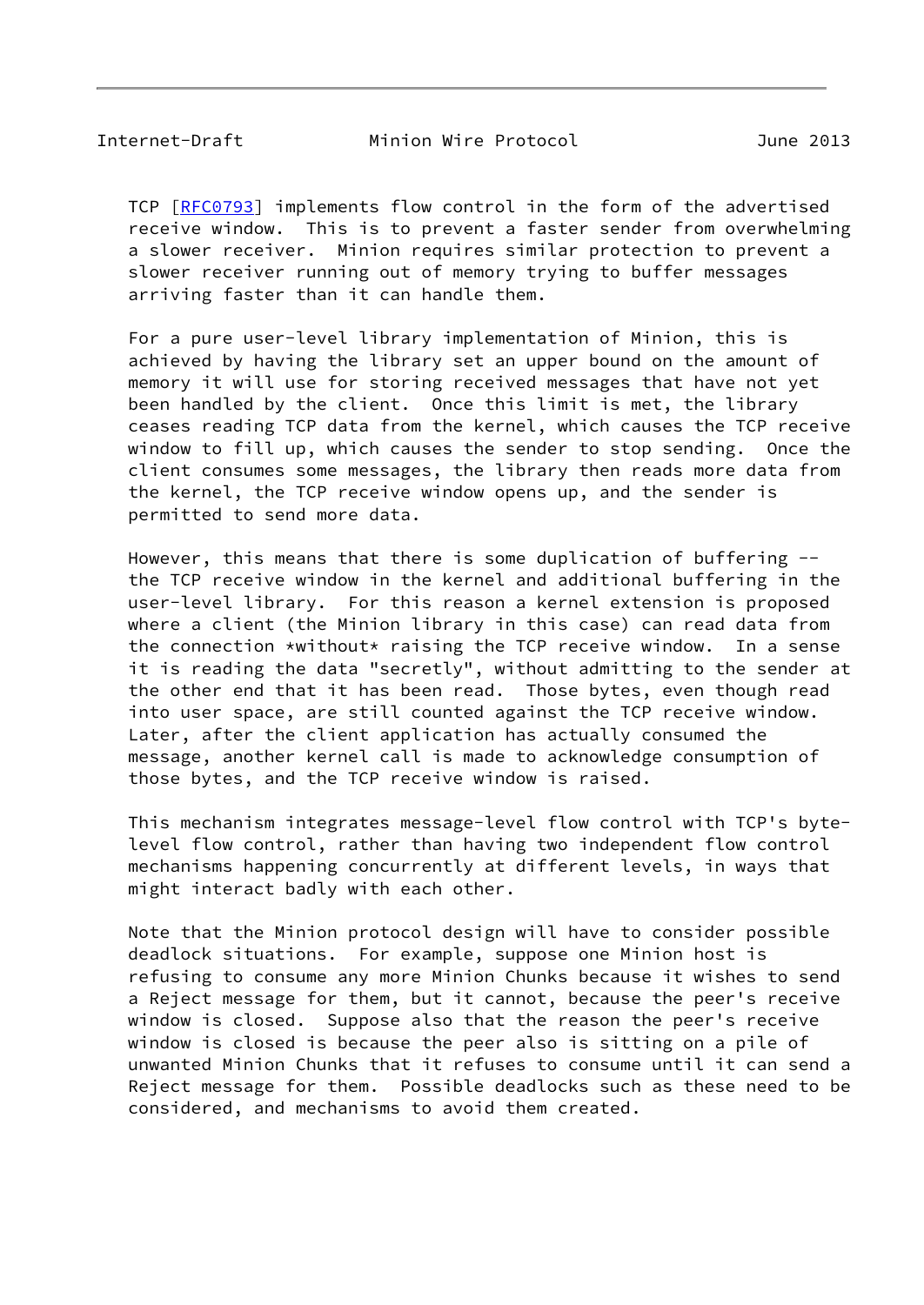Internet-Draft Minion Wire Protocol June 2013

### <span id="page-10-0"></span>[6](#page-10-0). Retransmission Policy

 One of the main arguments that is often presented to justify why a particular application protocol is built on UDP instead of TCP is that, "UDP is better for 'real time' applications." The supporting reasoning for this is often that, "TCP insists on continuing to retransmit data long after the client doesn't need any more." In truth the real problem is not retransmission; it is that the conventional TCP APIs don't allow received data to be delivered out of order. Suppose a TCP sender has 50 packets in flight at any given time (e.g. the bandwidth x delay product is 75 kB) then the loss of a single packet causes all 49 following packets to stall at the receiver because the API doesn't allow for them to be delivered to the client until the missing packet has been received.

 Minion solves this problem by allowing data to be delivered as it arrives, even if there are gaps. But the argument still remains that even after removing the ordering requirement at the receiver, it may still be a waste of bandwidth to retransmit data that will arrive too late to be useful. And indeed, it is possible with TCP to fraudulently acknowledge segments that were in fact not received, and this will cause the sender to not retransmit those segments.

 However, we chose not to use fraudulent acknowledgements to suppress retransmissions, because certain NATs, Firewalls and other middleboxes may block traffic if they observe implausible protocol actions which they find suspicious. One of the important goals of Minion is 100% compatibility with today's existing Internet devices, not 99% compatibility.

 We expect packet loss to be about 1% (at most a few percent) in a functioning network, and the cost of retransmitting those lost packets, even in the extreme case where  $*all*$  the retransmissions turn out to be unnecessary, is an overhead of about 1%. We argue that an overhead of about 1% is an acceptable price to pay in exchange for 100% compatibility with existing NATs, Firewalls and other middleboxes.

<span id="page-10-1"></span>[7](#page-10-1). Optional Kernel Extensions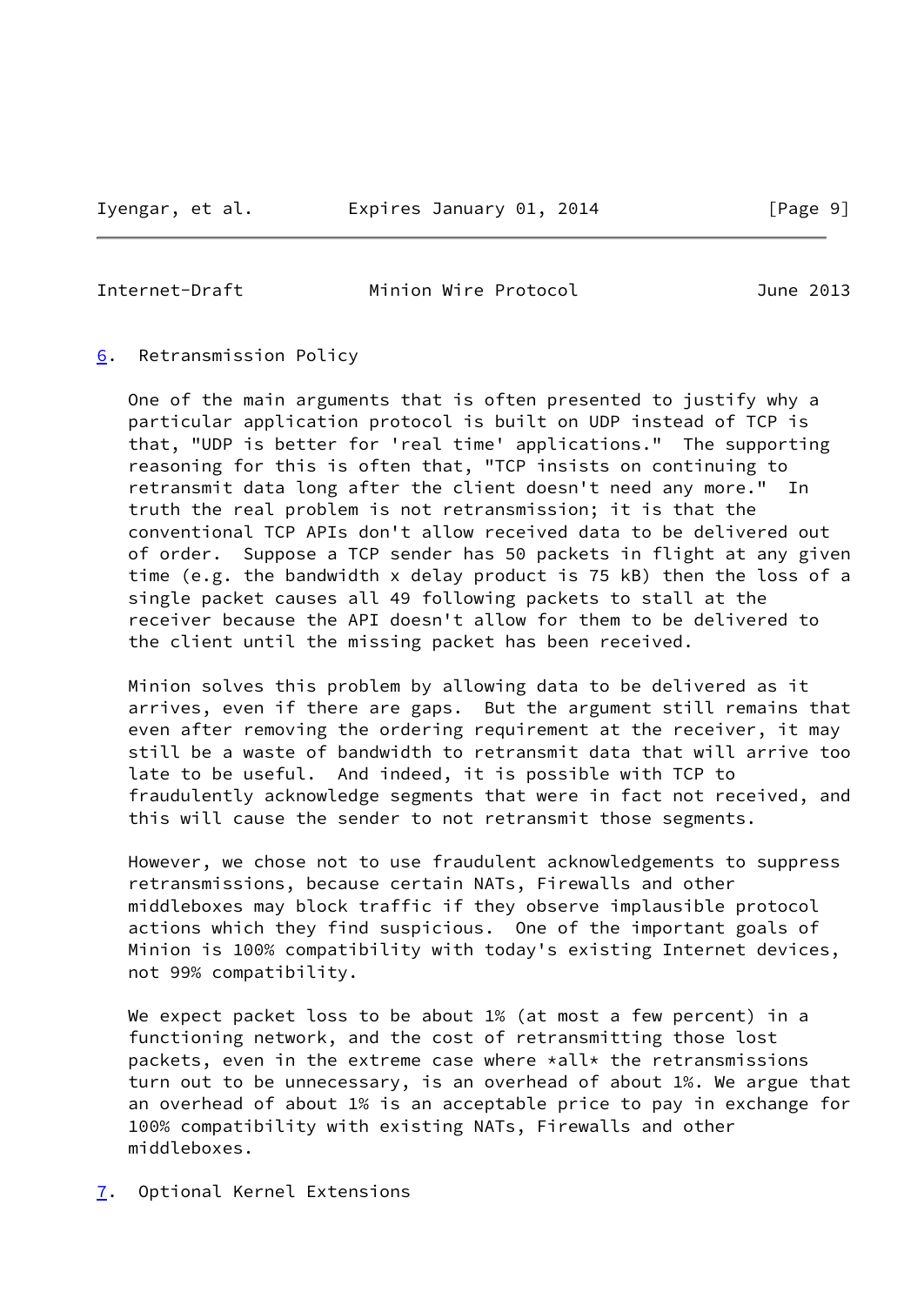While Minion can be implemented entirely as a user-level library built on top of existing standard networking APIs like BSD sockets, it can also benefit from some optional kernel extensions:

 Send Priorities Normal TCP APIs transmit data strictly in the order is is given to the kernel. The addition of priority support allows a sendmsg() call to be used in conjunction with cmsg ancillary data to

| Iyengar, et al. | Expires January 01, 2014 |  | [Page 10] |
|-----------------|--------------------------|--|-----------|
|-----------------|--------------------------|--|-----------|

Internet-Draft Minion Wire Protocol June 2013

 indicate the priority level of the data. For normal applications this capability would be of little use because it would most likely result in corruption of the data stream, but it is useful with Minion because the RECOBS encoding is robust against message insertion at arbitrary byte boundaries. An alternative way to achieve a similar effect is, instead of buffering data in the kernel, to keep the data in the user-space library for as long as possible. When the TCP congestion window and/or receive window rules allow more data to be sent, the kernel generates some kind of upcall (e.g., a kevent notification) to the user-space library informing it of the ability to transmit, and the user-space library responds by selecting which particular block of data to hand to the kernel next.

Immediate Receive

 Normal TCP APIs deliver data only in TCP sequence number order. The addition of support for new cmsg ancillary data in the recvmsg() call allows the user-space library to request \*any\* available data, not only in-order data. The cmsg ancillary data returned from the recvmsg() call indicates to the user-space library where in the TCP sequence space this particular block of data lies.

Integrated Receive Window

 Normal TCP APIs raise the receive window any time data is read out of the kernel into user space. The addition of new cmsg ancillary data in the recvmsg() call allows the user-space library to request that the kernel return received data \*without\* reflecting this in its receive window calculation. After the client application has consumed the message data from the user-space Minion library, the Minion library makes a subsequent recvmsg() call with appropriate cmsg ancillary data to inform the kernel how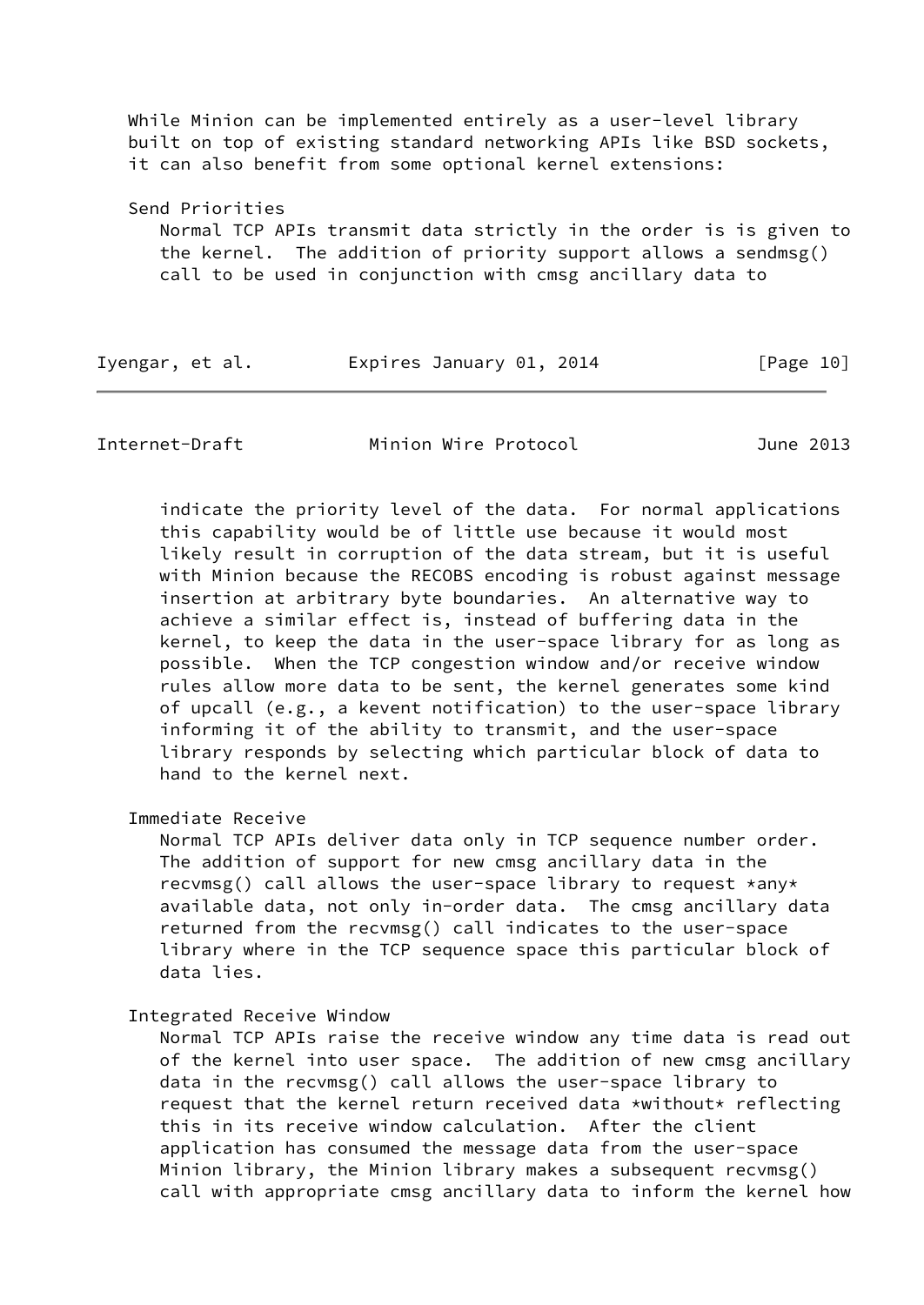many bytes to add back into its receive window. In essence, the receive window boundary is stretched outside the kernel to account for data held by \*both\* the kernel \*and\* the user-space Minion library.

 These optional kernel extensions are a key part of what makes Minion compelling. Minion can be adopted today by any application, using Minion as a purely user-space library. Such an application performs as well as any application can when it is built on top of standard TCP. However, unlike an application built on top of standard TCP, Minion offers the promise of future kernel support for even better performance. Any given application with its own application-specific protocol is unlikely to receive special kernel support to make just that one application work better. But when many applications all use the Minion protocol, it then becomes reasonable to add kernel support to improve all of those applications.

| Iyengar, et al. | Expires January 01, 2014 | [Page 11] |
|-----------------|--------------------------|-----------|
|-----------------|--------------------------|-----------|

| Internet-Draft | Minion Wire Protocol | June 2013 |
|----------------|----------------------|-----------|
|                |                      |           |

<span id="page-12-1"></span>[8](#page-12-1). IANA Considerations

No IANA actions are required by this document.

<span id="page-12-2"></span>[9](#page-12-2). Security Considerations

No new security risks occur as a result of using this protocol.

<span id="page-12-3"></span>[10.](#page-12-3) Acknowledgements

 Many thanks to Bryan Ford, Padma Bhooma and Anumita Biswas for their contributions to the development of Minion.

<span id="page-12-4"></span>[11.](#page-12-4) References

<span id="page-12-5"></span>[11.1](#page-12-5). Normative References

- <span id="page-12-0"></span> [COBS] Cheshire, S. and M. Baker, "Consistent Overhead Byte Stuffing", September 1997, <[http://stuartcheshire.org/papers/COBSforToN.pdf>](http://stuartcheshire.org/papers/COBSforToN.pdf).
- [[RFC](https://datatracker.ietf.org/doc/pdf/rfc793)0793] Postel, J., "Transmission Control Protocol", STD 7, RFC [793](https://datatracker.ietf.org/doc/pdf/rfc793), September 1981.
- [RFC2119] Bradner, S., "Key words for use in RFCs to Indicate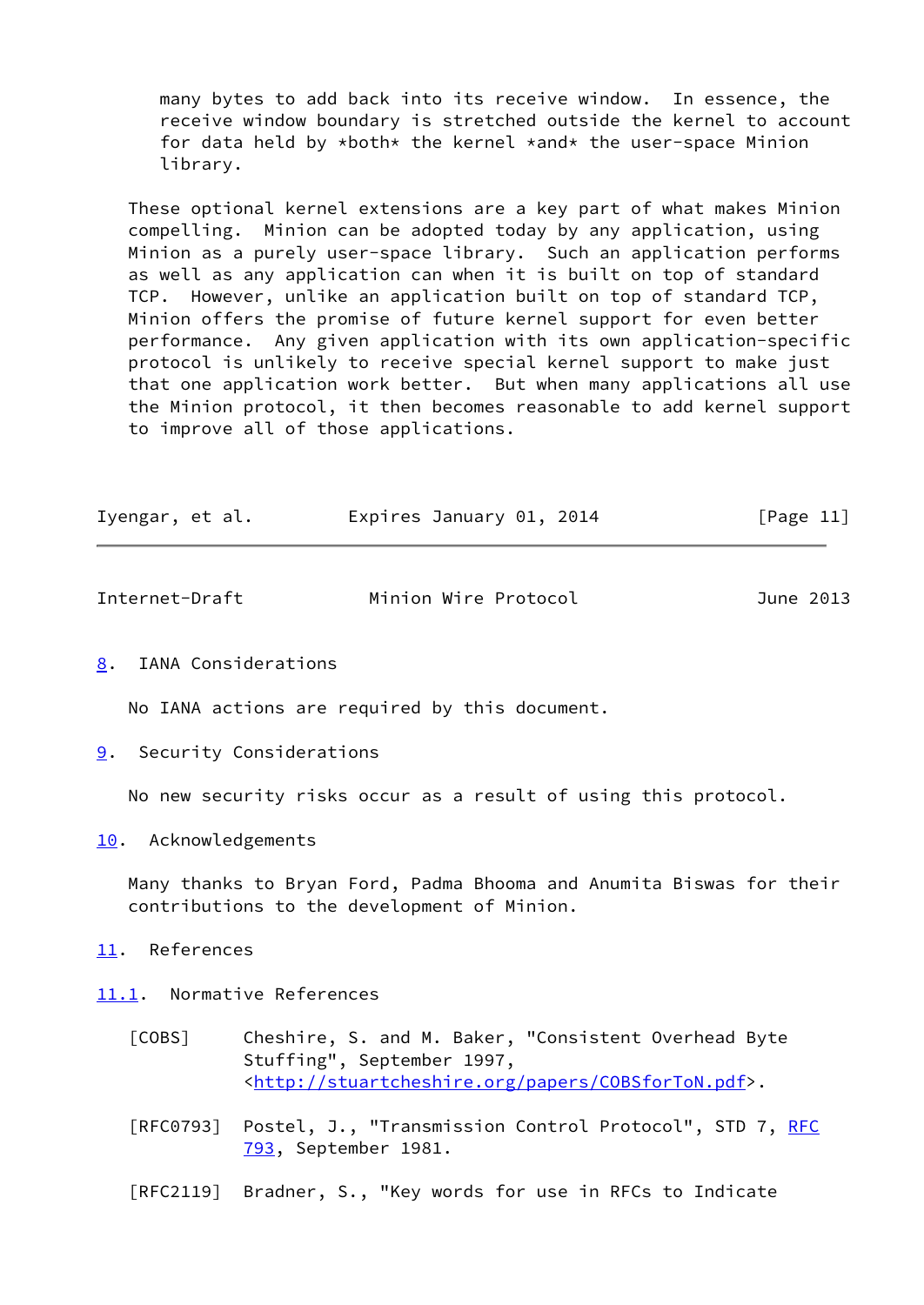Requirement Levels", [BCP 14](https://datatracker.ietf.org/doc/pdf/bcp14), [RFC 2119](https://datatracker.ietf.org/doc/pdf/rfc2119), March 1997.

- [RFC6347] Rescorla, E. and N. Modadugu, "Datagram Transport Layer Security Version 1.2", [RFC 6347](https://datatracker.ietf.org/doc/pdf/rfc6347), January 2012.
- <span id="page-13-0"></span>[minserv] Iyengar, J., "Minion - Service Model and Conceptual API", [draft-iyengar-minion-concept-00](https://datatracker.ietf.org/doc/pdf/draft-iyengar-minion-concept-00) (work in progress), June 2013.
- <span id="page-13-1"></span>[11.2](#page-13-1). Informative References
	- [RFC0768] Postel, J., "User Datagram Protocol", STD 6, [RFC 768](https://datatracker.ietf.org/doc/pdf/rfc768), August 1980.

Authors' Addresses

Internet-Draft Minion Wire Protocol June 2013

Iyengar, et al. **Expires January 01, 2014** [Page 12]

 Janardhan Iyengar Franklin and Marshall College Mathematics and Computer Science PO Box 3003 Lancaster, Pennsylvania 17604-3003 USA

 Phone: +1 717 358 4774 Email: janardhan.iyengar@fandm.edu

 Stuart Cheshire Apple Inc. 1 Infinite Loop Cupertino, California 95014 USA

Phone: +1 408 974 3207